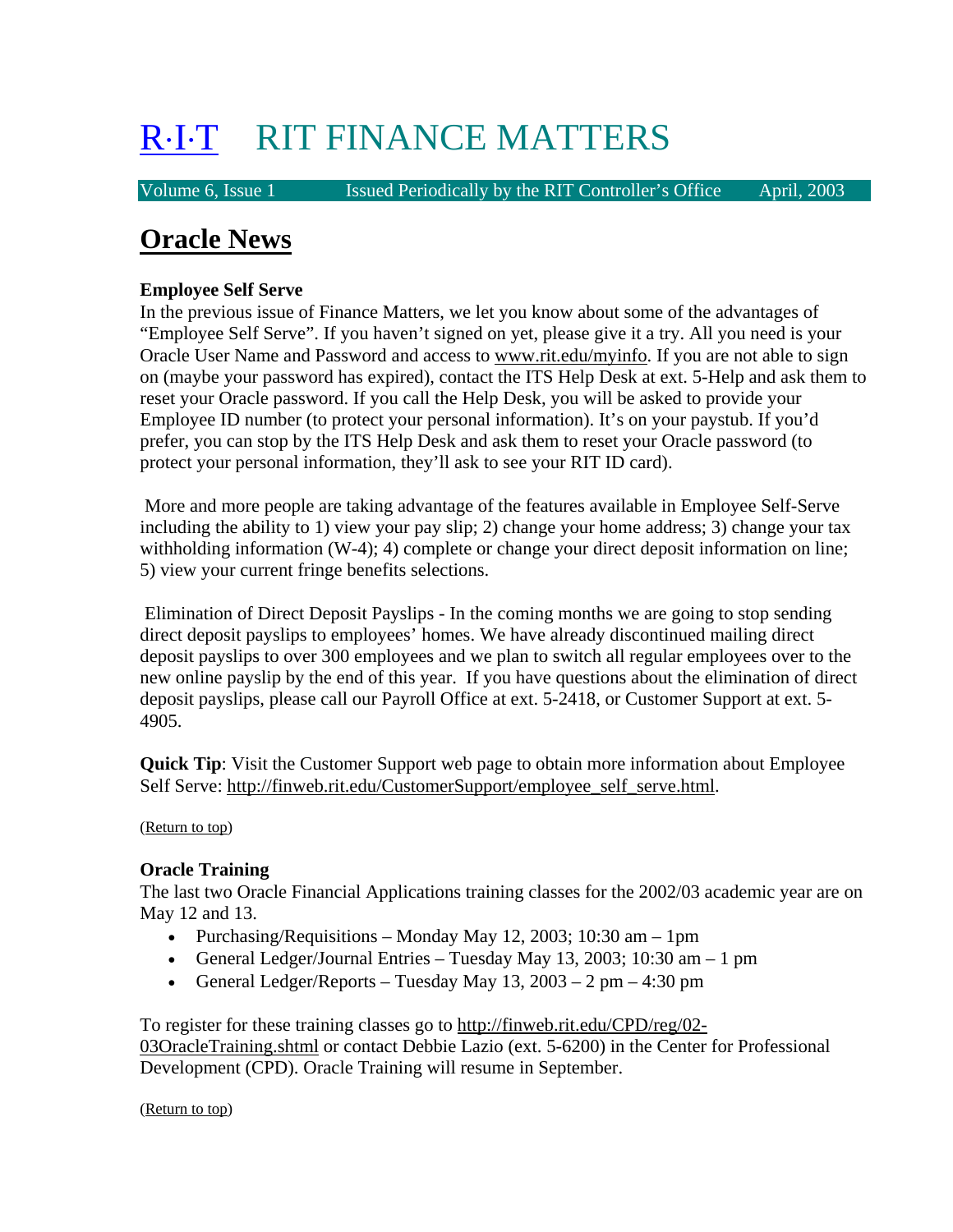# **Controller's Office News**

# **Staff Updates**

The Controller's Office is pleased to let you know that **Gwendolyn Gause** has joined our staff in the position of Senior Staff Assistant. In addition to supporting the Associate Vice President of Finance & Administration, the Controller and the Assistant Controller, Gwen will perform a number of administrative functions for the Controller's Office. Please stop by to see Gwen and welcome her to RIT. She is located in the reception area of the  $6<sup>th</sup>$  floor (GEM). When you call our office, Gwen will be able to direct you to the appropriate person on our staff to answer your questions and she will be able to answer basic questions about payroll and accounting/accounts payable processes.

(Return to top)

# **RIT 2003 Fiscal Year End**

RIT's fiscal year end is just two months away. As June  $30<sup>th</sup>$  approaches, here are a few things that you can do to make the closing a smooth one.

- Send the back up for your interdepartmental journal entries to Accounting (see Interdepartmental Journal Entry Back-Up Requirements below).
- Research discrepancies on your department/project statements and other Oracle reports and make journal entry corrections now.
- Keep an eye on the encumbrance balances and notify Accounting of any encumbrance balances that don't agree with the balances on the Encumbrance Detail Report.

#### (Return to top)

# **Accounting Year-End Workshop**

Accounting will offer a workshop on Wednesday June 11, 2003 to help you prepare for the upcoming fiscal year-end. Accounting staff will review the year-end process, including prepayments, accruals, and significant year-end dates. They will also answer any questions that you may have about the fiscal year-end process. The workshop will be held in the Carlson Building (76), room 1125, from 10:00 am to 11:50 am. Registration is not required.

#### (Return to top)

# **NTID Budget Workshop**

The Budget Process at NTID, the last workshop for the year for the Accounting Practices, Procedures and Protocol series will be held on May  $6<sup>th</sup>$ . (Return to top)

# **Interdepartmental Journal Entry Back Up Requirements**

Back up for Journal Entries is complete when it includes the following information: 1) Batch name (remember to use the correct naming convention – refer to Journal Entry course materials,